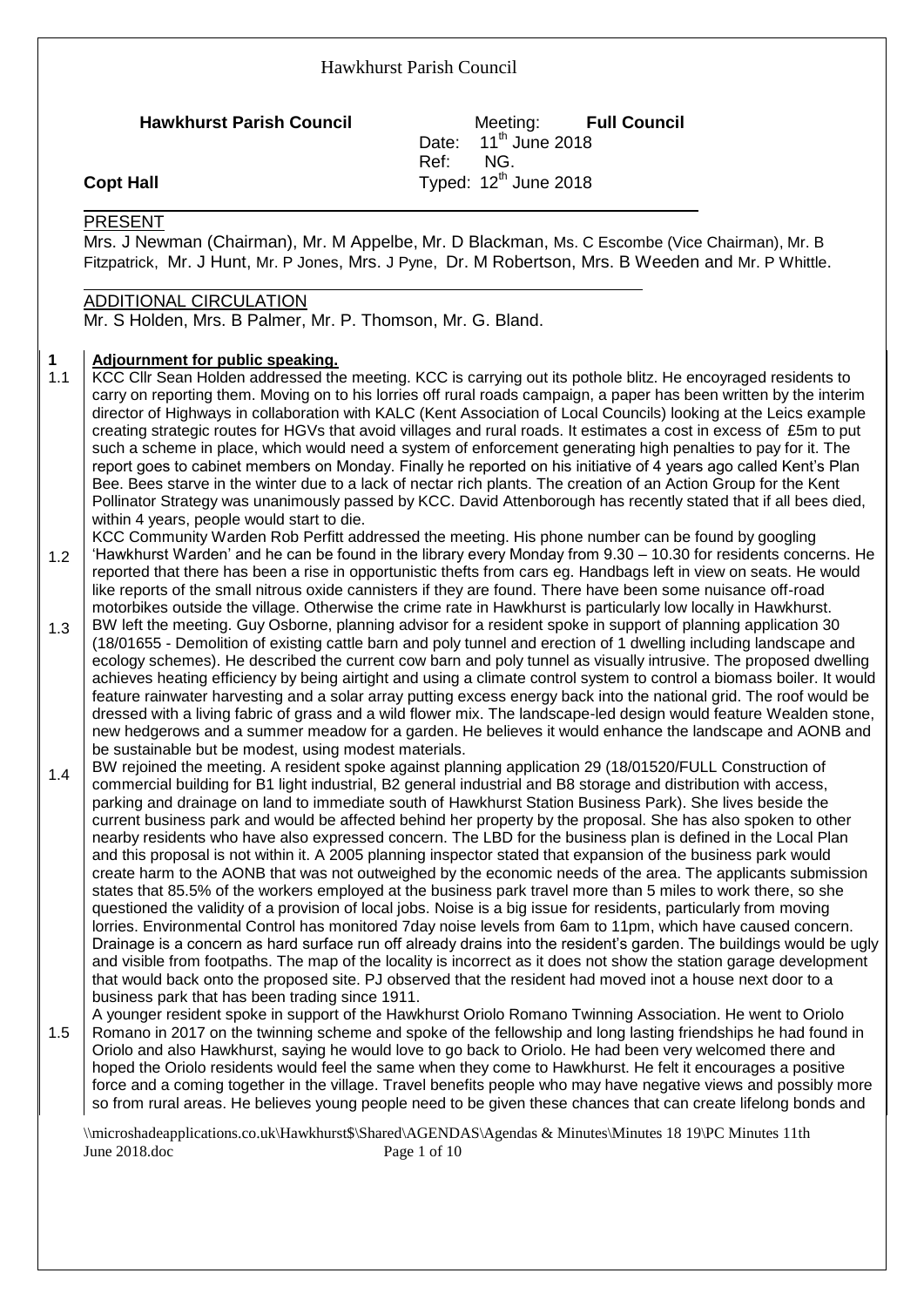|                                                       | Hawkhurst Parish Council                                                                                                                                                                                                                                                                                                                                                                                                                                                                                                                                                                                                                                                                                                                                                                                                                                                                                                                                                                                                                                                                                                                                                                                                                                                                                                                                                                                                                                                                                                                                                                                                                                                                                                                                                                                                                                                                                                                                |  |  |  |  |  |  |  |  |
|-------------------------------------------------------|---------------------------------------------------------------------------------------------------------------------------------------------------------------------------------------------------------------------------------------------------------------------------------------------------------------------------------------------------------------------------------------------------------------------------------------------------------------------------------------------------------------------------------------------------------------------------------------------------------------------------------------------------------------------------------------------------------------------------------------------------------------------------------------------------------------------------------------------------------------------------------------------------------------------------------------------------------------------------------------------------------------------------------------------------------------------------------------------------------------------------------------------------------------------------------------------------------------------------------------------------------------------------------------------------------------------------------------------------------------------------------------------------------------------------------------------------------------------------------------------------------------------------------------------------------------------------------------------------------------------------------------------------------------------------------------------------------------------------------------------------------------------------------------------------------------------------------------------------------------------------------------------------------------------------------------------------------|--|--|--|--|--|--|--|--|
| 1.6                                                   | he urges everyone lending their support.<br>A further younger resident spoke in support of Hawkhurst Oriolo Romano Twinning Association. She described an<br>amazing opportunity to see life in a different country and the impact of encountering a very loving and caring<br>culture that had been eye-opening. She felt it would be a shame not to be offering it to other young people. She felt<br>she had made life-long friends, learnt some Italian and some great recipes. She felt other young people deserved<br>and opportunity as good as hers. Her younger siblings for example don't travel very much and it was very different<br>to going away with family.                                                                                                                                                                                                                                                                                                                                                                                                                                                                                                                                                                                                                                                                                                                                                                                                                                                                                                                                                                                                                                                                                                                                                                                                                                                                            |  |  |  |  |  |  |  |  |
| 2.<br>2.1<br>3.<br>3.1                                | <b>Apologies for Absence:</b><br>Apologies were received from L Edmeads and TWBC Councillors Bev Palmer and Mr P Thomson.<br><b>Declaration of interests:</b><br>BW declared a pecuniary interest in Planning Items 11.4.28 and 11.4.30 as she has also submitted a planning<br>application for housing development in the parish.<br>MA declared a personal interest in Item 8.iii as he is Chair of Hawkhurst and Oriolo Romano Twinning Association,<br>which has made a S.137 grant request.<br>PJ declared a personal interest in Planning Item 11.4.29 as he is Chair of the RBL and the applicant is RBL Club<br>President.                                                                                                                                                                                                                                                                                                                                                                                                                                                                                                                                                                                                                                                                                                                                                                                                                                                                                                                                                                                                                                                                                                                                                                                                                                                                                                                      |  |  |  |  |  |  |  |  |
| 4.<br>4.1                                             | <b>Co-Option of a New Member</b><br>This item was deferred top the meeting of July 9 <sup>th</sup> 2018.                                                                                                                                                                                                                                                                                                                                                                                                                                                                                                                                                                                                                                                                                                                                                                                                                                                                                                                                                                                                                                                                                                                                                                                                                                                                                                                                                                                                                                                                                                                                                                                                                                                                                                                                                                                                                                                |  |  |  |  |  |  |  |  |
| 5.<br>5.1.<br>$\mathbf{1}$<br>5.1.<br>$\overline{2}$  | <b>Approval and Noting of minutes of previous meetings</b><br>The Minutes of the Parish Council meeting held on 14 <sup>th</sup> May 2018 were received.<br>The minutes of the Buildings Committee 21st May 2018, Land Committee 24 <sup>th</sup> April and Fete Committee 9 <sup>th</sup> and<br>23 <sup>rd</sup> May 2018 were noted.                                                                                                                                                                                                                                                                                                                                                                                                                                                                                                                                                                                                                                                                                                                                                                                                                                                                                                                                                                                                                                                                                                                                                                                                                                                                                                                                                                                                                                                                                                                                                                                                                 |  |  |  |  |  |  |  |  |
| 5.2<br>5.2.<br>$\mathbf{1}$<br>5.2.<br>$\overline{2}$ | <b>Matters Arising from the Minutes</b><br>HCT 2018 submission to Charity Commission 5.2(i). The Charity Commission's rejection of the CIO application<br>was discussed with VWV at length by JN and the Clerk. The solicitor is himself ex-Charity Commission and was<br>surprised by the strength of the CC's response. It related to CC concerns about the independence of the CIO from<br>HPC, following some cases of councils setting up charities with the clear intention of controlling them. It was<br>agreed with VWV that the constitution would be changed to expressly state that nominated trustees would not be<br>Members or employees of HPC. This will mean 2 of the nominated trustees (JH and BF) must step down and<br>others sought, which is underway. JN, supported by PW proposed that Hawkhurst Parish Council amends the<br>constitution document for HCT2018 at 10.2.1 such that the 4 Hawkhurst Parish Council - nominated trustees are<br>not Members, Officers or Employees of Hawkhurst Parish Council. This was unanimously accepted. JN further<br>proposed that the additional cost of VWV's re-submission to the CC for HCT 2018, estimated at £800 - £950 be<br>approved. This was unanimously accepted.<br>Flashing Speed sign (5.2.2). KCC will not permit the mobile flashing speed sign proposed by HPC. JH felt the<br>whole idea should be dropped as a waste of time and money, which would simply be ignored by motorists. PJ felt<br>without enforcement it would be ineffective. CE feels sign showing actual speed are more effective than those<br>showing what you should be travelling at. JP agreed, especially when travelling in an unfamiliar area. MR believed<br>anything that might reduce excessive speeds would be worth doing. JN, supported by MA proposed Hawkhurst<br>Parish Council budgets £6.5k in 2019/20 and pursue the matter during that year. 8 supported this with BW, JH and |  |  |  |  |  |  |  |  |
| 5.2.<br>3<br>5.2.<br>4                                | PJ against.<br>Licensing for Risden Farm event, Risden Lane (9.10 and 9.18). This took place on the weekend just gone. 198<br>tickets of 2000 were sold. The Parish Office received no complaints. The licence was approved for 12 days to<br>include 1 category 1 event, now concluded. 9 more days for Category 2 and 3 events remain available. Leaflets<br>and emails were sent to residents. PW did not hear the event from his home on Saturday night but did hear a loud<br>event from Marlborough House School on Friday night. The Council will keep this matter under review.<br>KCC Transport Policy (Jan 8 2018 FCM 10.1). JN has composed a response to KCC on this (Clerk to send). The<br>Highways Authority statement of autumn 2017 was retracted due to KCC legal advice suggesting a risk of appeals<br>on the definition of severe traffic under the NPPF. KCC is afraid of appeals. HPC wishes to question the S106<br>£1000 per dwelling contribution to buses policy since advocated by KCC.                                                                                                                                                                                                                                                                                                                                                                                                                                                                                                                                                                                                                                                                                                                                                                                                                                                                                                                                     |  |  |  |  |  |  |  |  |
|                                                       | \\microshadeapplications.co.uk\Hawkhurst\$\Shared\AGENDAS\Agendas & Minutes\Minutes 18 19\PC Minutes 11th<br>June 2018.doc<br>Page 2 of 10                                                                                                                                                                                                                                                                                                                                                                                                                                                                                                                                                                                                                                                                                                                                                                                                                                                                                                                                                                                                                                                                                                                                                                                                                                                                                                                                                                                                                                                                                                                                                                                                                                                                                                                                                                                                              |  |  |  |  |  |  |  |  |
|                                                       |                                                                                                                                                                                                                                                                                                                                                                                                                                                                                                                                                                                                                                                                                                                                                                                                                                                                                                                                                                                                                                                                                                                                                                                                                                                                                                                                                                                                                                                                                                                                                                                                                                                                                                                                                                                                                                                                                                                                                         |  |  |  |  |  |  |  |  |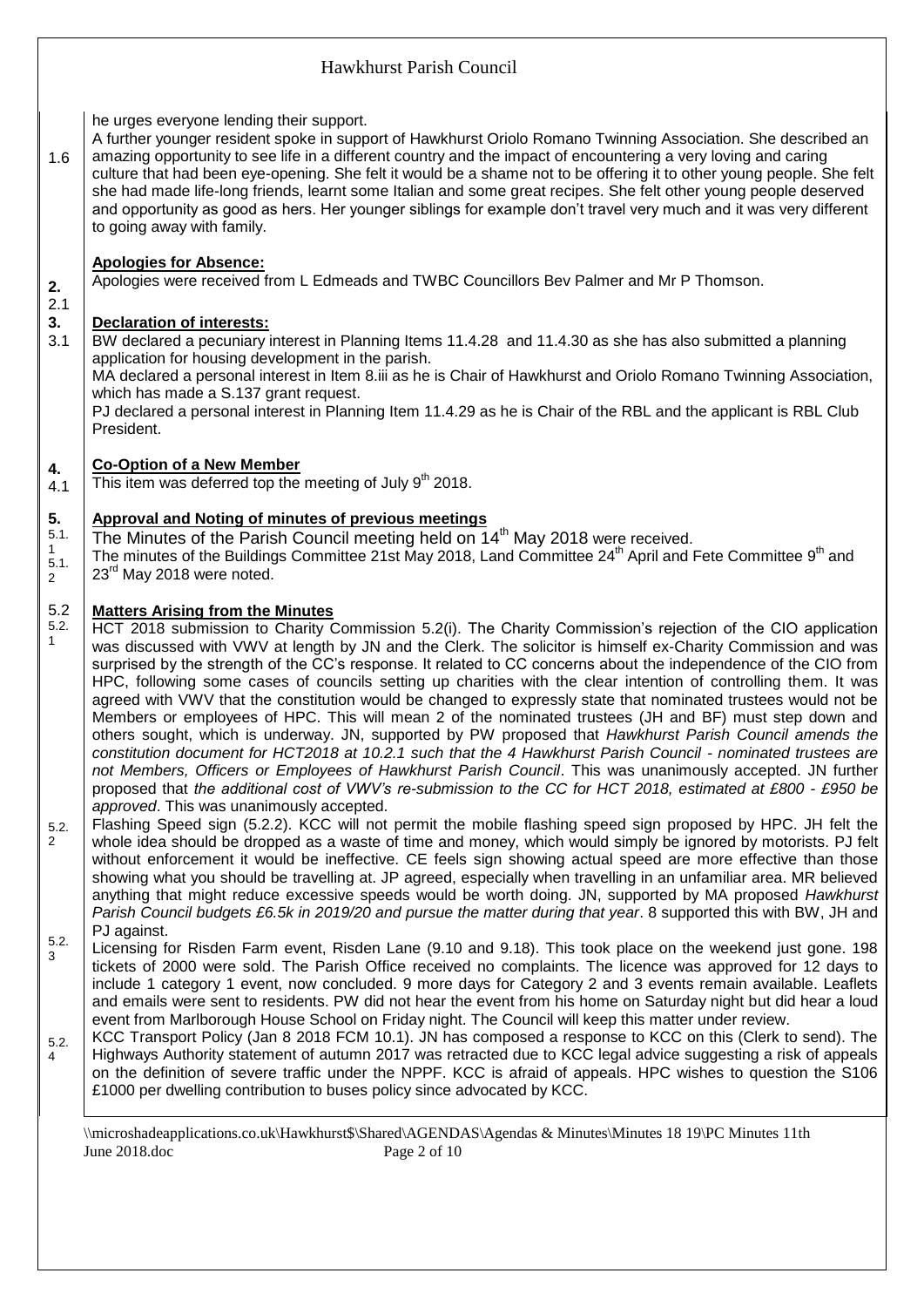#### **6. Standing reports**

- 6.1 Transport. MA reported that the Transport Accessibility Group had held a meeting, hearing about proposed improvements to the Arriva no. 5 service from July  $8<sup>th</sup>$  with extra journeys into Hawkhurst. There will also be a Twilight Campaign offering single fares after 7pm at £1.50. Arrivaclick is an app-based service being trialled in Sittingbourne offering minibus services on demand.
- 6.2 Local community.
	- a. Footpaths MR reported that he is manning a stall at the Fete on Saturday to promote the Walkfest, which takes place on August  $4<sup>th</sup>$  2018. There is an excess of foliage along footpaths as spring growth is rapid at this time of year. A resident has been able to engage Jonathan Bibby at KCC to get a footpath at Four Throws cleared but it is strictly the responsibility of the landowner to keep footpaths open. The Clerk will write to the management company for Moor House to request hedge cutting alongside the pavement there.
	- b. New community hall PW and CE have held a meeting with Ruth McChesney. A specification for 600-700 sq metres, capacity for 250 people, a 200:50 space split ability, 3 meeting rooms, a kitchen, café, parish office, storage and parking was submitted to architects. A ballpark figure of  $£1m - £1.5m$  has been consistently returned. This can be used for guidance on the S106 wish list. Fees for a detailed planning application would be £13k - £14k or alternatively an architectural competition could be held to lower this. The next step is to obtain clarity on what hall users want in a new facility. It is important to ensure that any design is future-proofed. Detail can then be added to the design and the business plan. It is the Hall Working Group's aim to present an updated business plan to full council at the September FCM. One piece of advice received had been that if seeking a new centre under developer contributions we must ensure we stick to our design and don't allow the developer to take it over as they design houses, not public buildings.
	- c. War Memorial project. PJ reported that the war memorial will be cleaned this coming Sunday and JH will take photos. An estimate of £100 including removal has been received from a local tree surgeon to reduce the oak by 30% because it stains the war memorial. Conservation area planning permission for tree work will be sought. After jet washing, the lettering will be added for newly identified servicemen. The work will be completed well in time for November's services of Remembrance. Sean Holden has been asked for a contribution towards the costs. The Clerk will write to the Borough Members and request a contribution. The costs will be approximately £3000. RBL has already offered £500. There will be an exhibition of memorabilia from the time of the end of World War One also for the centenary of Armistice Day.

#### **7. Reports of Committee Chairmen**

- 7.1 Buildings – PW reported that a meeting will took place on May 21<sup>st</sup>, when he was elected Chairman. The LEDs have now all been installed. Just over £900 has already ben saved in electricity charges even before the final tranche of replacements. The new UMS certificate has been submitted to ensure charging at LED rates for all 165 streetlights. The glass repairs at the Parish Office have been agreed. 5 panes of glass were repaired at Copt Hall. Zumba classes are reducing at Copt Hall de to falling numbers. Victoria Hall external repairs are still awaited. New changing rooms at the Sports Hall is now a standing item on the committee agenda and a special meeting planned once a debrief has been received from the previous project-holder. Clerk and HPC Chair had a meeting with Fields in Trust about KGV and the Sports Hall. Any land use other than sports must seek permission from FiT but they would look favourably on MUGA and a Sports Hall extension onto the concrete hardstanding.
- 7.2 Land – MR reported that a meeting is due on 25 June. He is pleased that the latest bi-monthly report on the play equipment found only one item of concern. It has a spring base that will be repaired this week. Repairs have now been carried out on Heartenoak Field where the new beam should last 25-30 years. Unfortunately the orange handles on the outdoor gym continue to be vandalised. 4 were replaced last month, another last week and the glued-on instructions plates have been damaged with a knife, presumably in an attempt to remove it. The Community Warden has been alerted.
- 7.3 F&GP – JN reported that a meeting is due on July 16th.
- 7.4 Personnel – BF reported that he had been re-elected Chair. The new Clerk joins on  $25<sup>th</sup>$  June He becomes Clerk and the Deputy Clerk becomes RFO on July 1<sup>st</sup>.
- 7.5 Fete  $-$  JH - See Minutes noted at Item 5.1.2. The fete takes place this Saturday June 16<sup>th</sup>.
- 7.6 NDP –responsibilities have now ben handed to the Planning Advisory Committee and this item will be removed from the agenda.

#### **8. Matters for further discussion**

\\microshadeapplications.co.uk\Hawkhurst\$\Shared\AGENDAS\Agendas & Minutes\Minutes 18 19\PC Minutes 11th June 2018.doc Page 3 of 10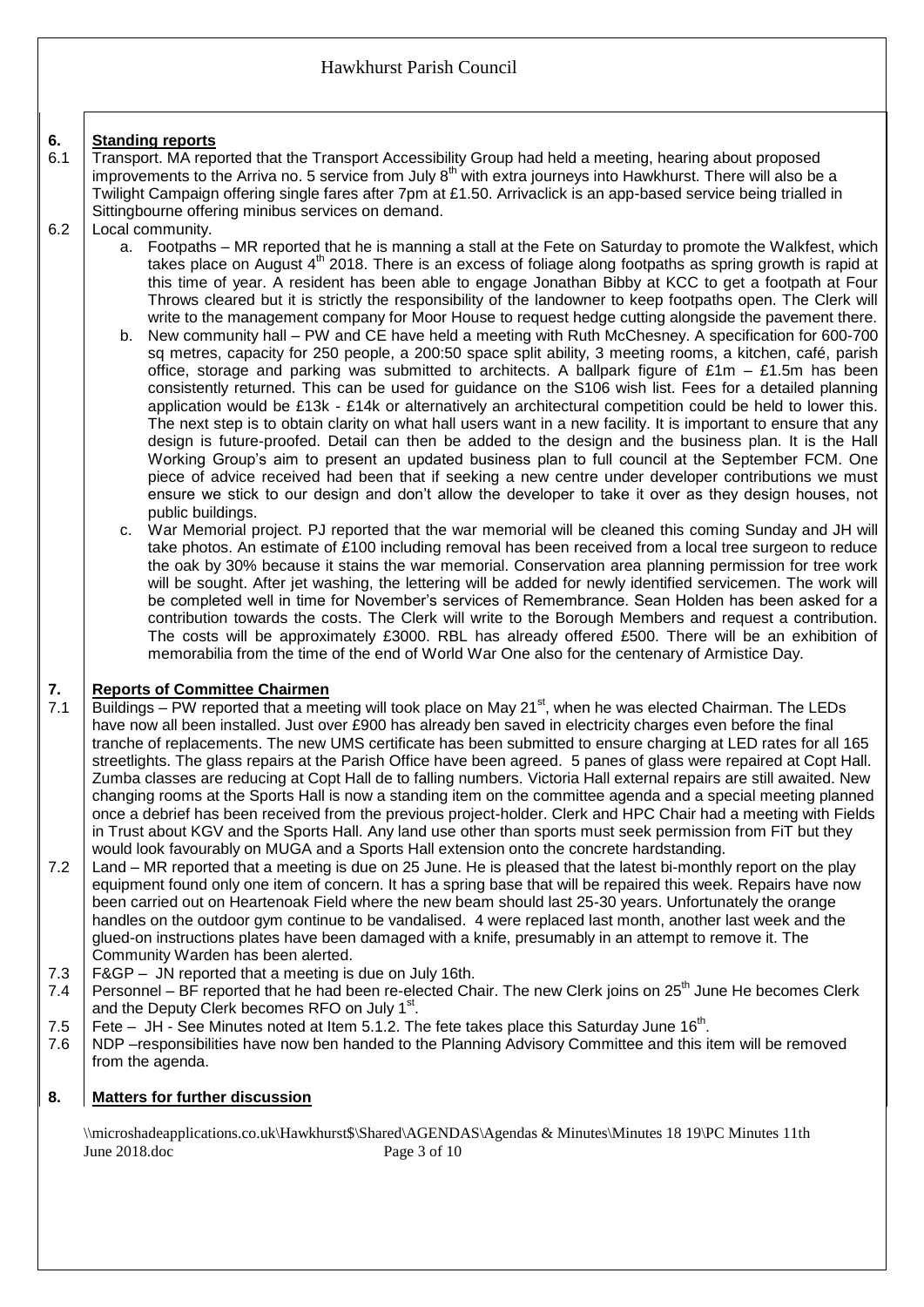- 8.1 GDPR. BW gave a report on the remaining steps to have GDPR in place for the Council. The DPO has audited HPC's data holding and processing and created policies and documents to address it. BW, supported by JN proposed that *Hawkhurst Parish Council adopts the draft GDPR Employee Privacy Notice, Privacy Statement, Privacy Notice for Suppliers, Recruitment Privacy Notice, Subject Access Notice and Questionnaire, Basic Consent Privacy Notice, Councillor Privacy Notice and Information Form, Data Breach Procedure and Data Protection Policy.* 8 voted in favour and 3 abstained. The documents will now be posted on Hawkhurst Parish Council's website, privacy notices sent to Councillors, employees and suppliers and email groups.
- 8.2 Beechcroft Accountancy Ltd Agreement. BW explained that HPC shares some personal data of employees with this payroll agency. They have sent a trading agreement including their own GDPR data protection statement for HPC to sign. It has been reviewed by HPC's DPO to his satisfaction. BW, supported by MR proposed that *Hawkhurst Parish Council accepts the trading agreement and privacy notice of Beechcroft Accounting Ltd and that the Chairman should sign the Letter of Acceptance of the terms.* 9 agreed with abstensions from PW and PJ.
- 8.3 S.137 Grants. The applications received up to 31<sup>st</sup> May were reviewed and discussed at length. The following grants were agreed:

Kent Tree and Pond Partnership £25.00 Home Start South West Kent £150 West Kent Mediation £100 Samaritans Tunbridge Wells £100 Hands of Hope Men in Sheds Project £100 Kent, Surrey and Sussex Air Ambulance £150 Hawkhurst and Oriolo Romano Twinning Association £100 £725 of the annual budget of £1500 was allocated.

#### **9. Correspondence**

|   | Date      | From          | Subject                                       | Action                                |
|---|-----------|---------------|-----------------------------------------------|---------------------------------------|
|   | Received  |               |                                               |                                       |
|   |           |               |                                               |                                       |
| 1 | 21/05/20  | Kent          | Dog attacks on livestock awareness            | Noted                                 |
|   | 18        | Countryside   | campaign                                      |                                       |
|   |           | Access        |                                               |                                       |
|   |           | Forum         |                                               |                                       |
| 2 | 04/06/20  | Kent          | Invitation to AGM on 20 <sup>th</sup> June in | No volunteer.                         |
|   | 18        | County        | Maidstone                                     |                                       |
|   |           | Playing       |                                               |                                       |
|   |           | <b>Fields</b> |                                               |                                       |
|   |           | Association   |                                               |                                       |
| 3 | 10.06.201 | Sean          | Invitation to order a Silent Soldier from     | Members thanked SH for this kind      |
|   | 8         | <b>Holden</b> | RBL at his Member Fund expense.               | offer. Clerk to order. Grass triangle |
|   |           |               |                                               | outside St Laurences Church           |
|   |           |               |                                               | agreed. Clerk to contact Father       |
|   |           |               |                                               | Dreyer.                               |

## **Finance**

**10.**

## INCOME AND EXPENDITURE MAY 2018

| Accounts for payment              | £ | 14,065.79 |
|-----------------------------------|---|-----------|
| Payment received                  | £ | 66,222.20 |
| <b>Net Expenditure</b>            | £ | 52,156.41 |
| Cambridge & Counties              | £ | 76,141.95 |
| <b>Cambridge Building Society</b> | £ | 75,201.05 |
| Lloyds Current                    | £ | 10,547.33 |
| <b>Lloyds Access Reserve</b>      | £ | 50,211.19 |
| Petty Cash                        | £ |           |

\\microshadeapplications.co.uk\Hawkhurst\$\Shared\AGENDAS\Agendas & Minutes\Minutes 18 19\PC Minutes 11th June 2018.doc Page 4 of 10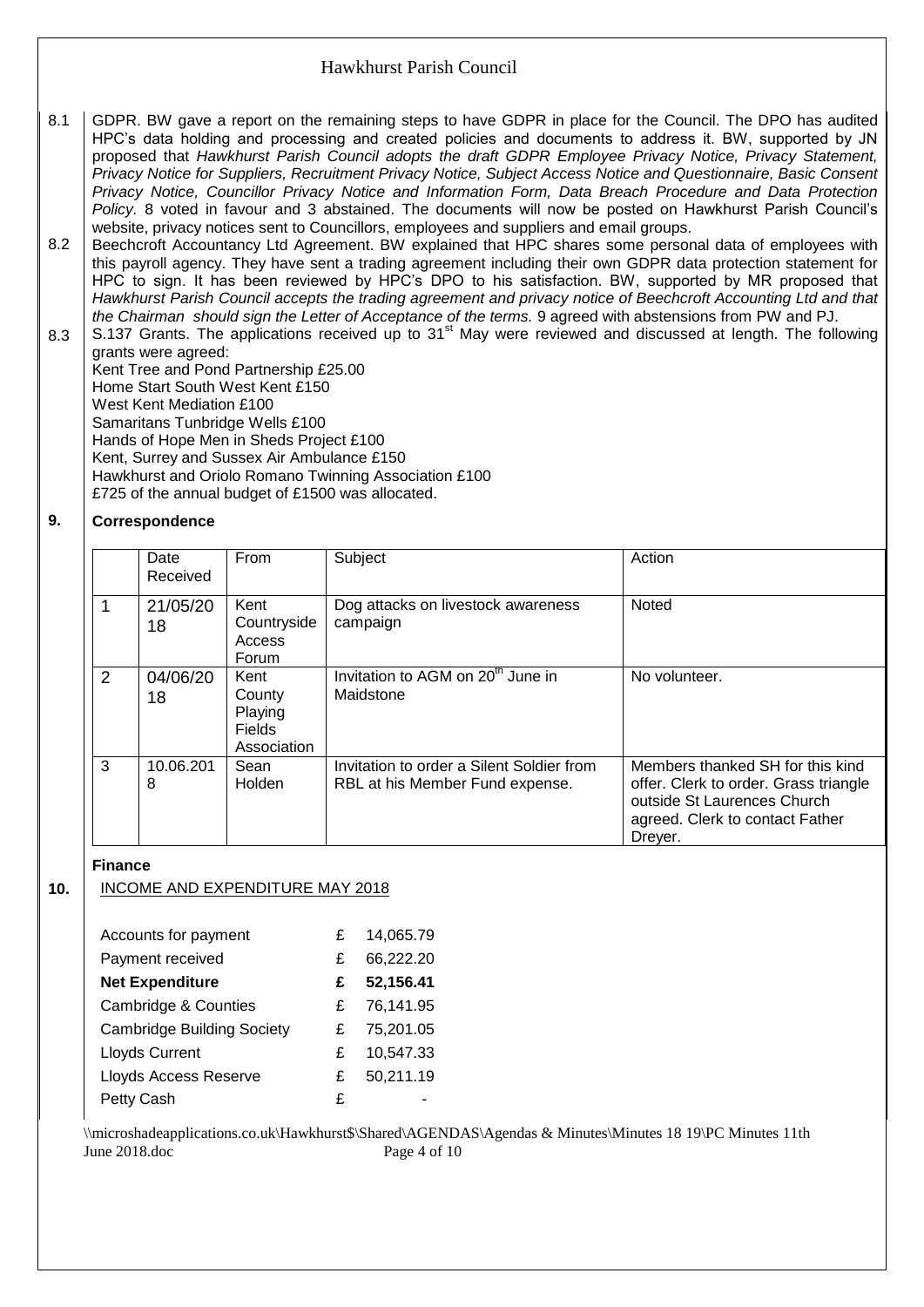- 10.1 Payments were examined and voted for unanimously.
- 10.2 The Chair informed Members that she had checked the bank rec.
- 10.3 The Internal Audit Report was accepted.

### **Planning**

**11.** 11.1. Planning & Highways Information:

| Ref. No.                     | Proposal                                                                                                                                                               | Location                                                                  | Comments                                                                                                                                                                         |
|------------------------------|------------------------------------------------------------------------------------------------------------------------------------------------------------------------|---------------------------------------------------------------------------|----------------------------------------------------------------------------------------------------------------------------------------------------------------------------------|
| 18/00952/FULL                | Variation of Condition 8<br>(94/00357/FUL Opening<br>Hours) to increase by one<br>hour each end 07:00 to<br>23:00 to 06:00 to<br>midnight.                             | <b>Highgate Service</b><br>Station, Rye Road                              | Application withdrawn.                                                                                                                                                           |
| 18/01045/LBC                 | LBC for Erection of 2<br>storey infill extension,<br>single storey side<br>extension and detached<br>garage with vehicular<br>access.                                  | 4 Gingerbread Lane                                                        | Application withdrawn.<br>FULL planning application<br>18/01044/FULL granted (see Item<br>11.2.7)                                                                                |
| 0024/2017/TP<br>O            | TPO granted on<br>Hungersole Wood and 1<br>vintage Oak.                                                                                                                | Stream Hill Farm,<br><b>Stream Lane</b>                                   |                                                                                                                                                                                  |
| 17/01858/FULL                | Construction of new<br>vehicular access to<br>separate residential and<br>agricultural traffic;<br>installation of 2 wooden<br>gates and one metal<br>pedestrian gate. | Park Farm, Water<br>Lane                                                  | Must comment to Secretary of State at<br>PINS, Bristol by 5 <sup>th</sup> July.                                                                                                  |
| <b>KCC</b>                   | Rural bus services -<br><b>KCC's Big Conversation</b>                                                                                                                  | <b>Public Meeting High</b><br>Weald Academy,<br>Angley Road,<br>Cranbrook | 17 <sup>th</sup> July 7- 9 pm. PW to try to attend.<br>JN to attend Parish workshop on July<br>5 <sup>th</sup> , Hadlow Manor.                                                   |
| <b>TWBC</b>                  | Local Green Space<br>Assessment                                                                                                                                        | Borough-wide<br>including 26 sites in<br>Hawkhurst                        | Part of new TWBC Local Plan.<br>Members to consider Hawkhurst<br>proposed sites and give feedback to<br>CE who will coordinate a response for<br>29 <sup>th</sup> June deadline. |
| <b>KCC</b>                   | <b>Road Closure</b>                                                                                                                                                    | Potters Lane                                                              | 14 June 2 days for ditch clearance                                                                                                                                               |
| 11.2 Planning TWBC Approved: |                                                                                                                                                                        |                                                                           |                                                                                                                                                                                  |

| Ref           | Proposal                                                                                   | Location                           | Comments/Valid                                                                                                         |
|---------------|--------------------------------------------------------------------------------------------|------------------------------------|------------------------------------------------------------------------------------------------------------------------|
| 18/00798/FULL | Shopfront extension and part change of<br>use to sandwich bar                              | <b>Highgate Service</b><br>Station | Shop hours 07.00 -<br>23.00 Mon-Sat and<br>08.00-22.00 Sun and<br>Bank Hols. Noise and<br>odour restrictions<br>apply. |
| 18/00924/FULL | Variation condition 3 17/01863/FULL<br>change of external materials from stone<br>to brick | Tilden Farmhouse,<br>Water Lane    |                                                                                                                        |

\\microshadeapplications.co.uk\Hawkhurst\$\Shared\AGENDAS\Agendas & Minutes\Minutes 18 19\PC Minutes 11th Page 5 of 10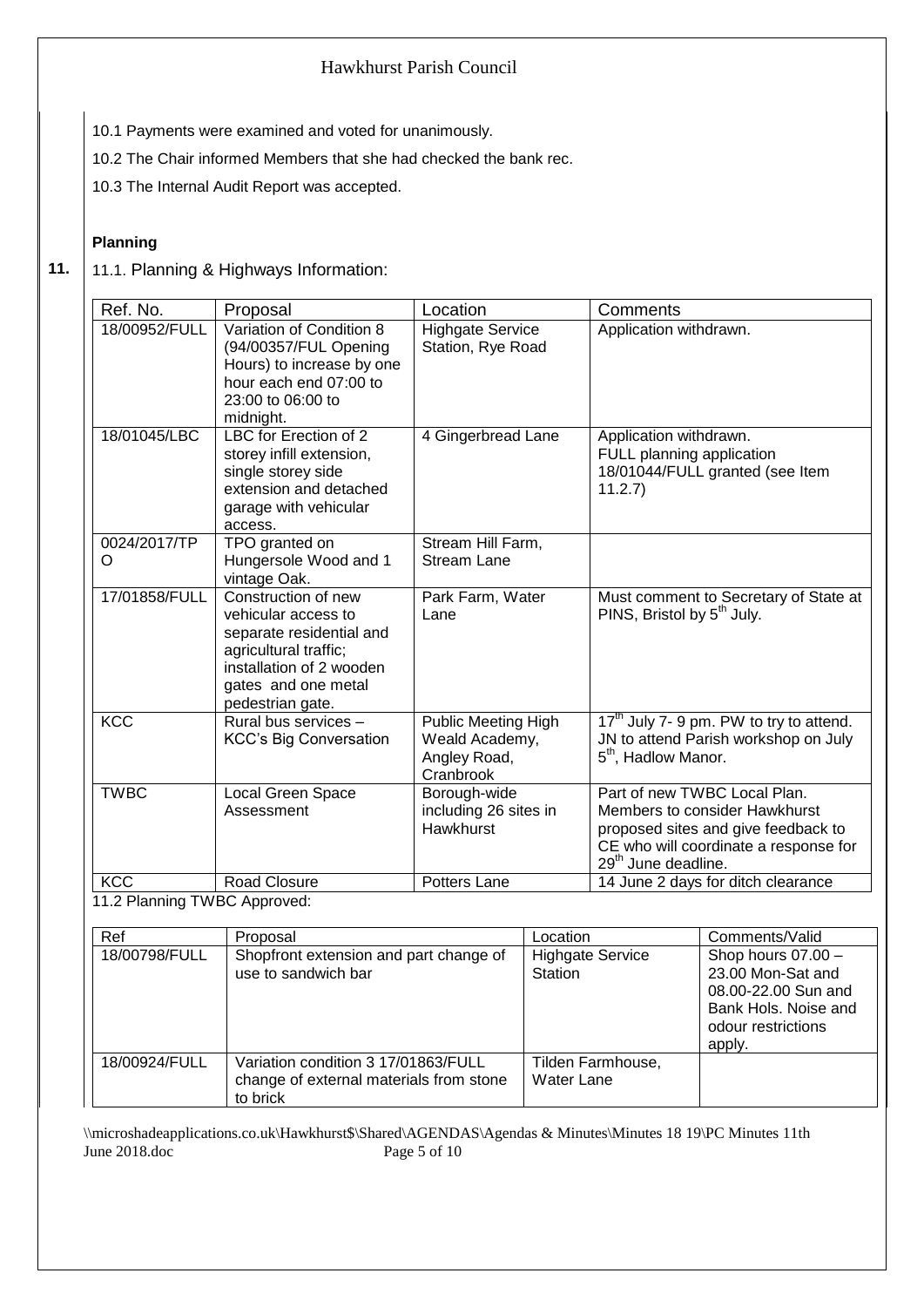| 18/00917/TPO                | Plane tree: Thin crown and reduce        | The Old Vicarage,    |                                    |
|-----------------------------|------------------------------------------|----------------------|------------------------------------|
|                             | lateral branches                         | Hastings Road        |                                    |
| 18/00900/FULL               | Erection of single storey rear extension | 21 Sandrock Villas,  |                                    |
|                             | and front entrance porch.                | Cranbrook Road       |                                    |
| 18/01014/FULL               | Erection of single storey orangery on    | The Cottage, High    |                                    |
|                             | western side.                            | <b>Street</b>        |                                    |
| 18/01274/TCA                | Fell 4 conifers, reduce cherry by 50%    | 2 Iddenden Cottages, |                                    |
|                             | and lower lateral branch, reduce lower   | <b>High Street</b>   |                                    |
|                             | laterals on damson                       |                      |                                    |
| 18/01044/FULL               | Erection of 2 storey infill extension,   | 4 Gingerbread Lane   | LBC application                    |
|                             | single storey side extension and         |                      | withdrawn                          |
|                             | detached garage with vehicular access.   |                      |                                    |
| 18/01201/ADV                | Advertisement hoarding                   | Site of former       | Consent expires on 1 <sup>st</sup> |
|                             |                                          | Woodham Hall, Rye    | April 2019.                        |
|                             |                                          | Road                 |                                    |
| 18/01151/LBC                | Internal refurbishment, new windows,     | Duvals Barn, Whites  |                                    |
| and                         | single storey glazed extension and       | Lane                 |                                    |
| 18/01150/FULL               | decking                                  |                      |                                    |
| 11.3 Planning TWBC Refused: |                                          |                      |                                    |

| Ref. No.     | Proposal                      | Location                         | Comments/Valid                                                                                                                                                                                                                                                                                                                                                                                                                                                                                                                                                                                                   |
|--------------|-------------------------------|----------------------------------|------------------------------------------------------------------------------------------------------------------------------------------------------------------------------------------------------------------------------------------------------------------------------------------------------------------------------------------------------------------------------------------------------------------------------------------------------------------------------------------------------------------------------------------------------------------------------------------------------------------|
| 18/00057FULL | Erection of a new<br>dwelling | Sherrard<br>House, Horns<br>Road | Greenfield site, unsustainable location (distance from<br>local amenities), outside LBD, incursion in the<br>countryside so conflicts with NPPF; proposal does not<br>conserve and enhance the rural and scenic beauty of<br>the AONB with a more than minimal impact on the<br>landscape character of the locality, so contrary to<br>NPPF, CP4 and 14 of the 2010 TWBC Core Strategy<br>and 2006 Local Plan as well as HD1, HD3, HD4, LP1<br>agnd LP2 of the Hawkhurst NDP. No habitat survey<br>provided to establish potential impact on protected<br>species, contrary to NPPF, TWLP 2006 and TWCS<br>2010. |

### 11.4 Planning Applications received

|    |               |                           | CIIr Weeden left the meeting for applications 28 (18/01495/FULL) and 30 (18/01655/FULL). |                                                |               |            |     |          |              |  |  |
|----|---------------|---------------------------|------------------------------------------------------------------------------------------|------------------------------------------------|---------------|------------|-----|----------|--------------|--|--|
| Nu | <b>Applic</b> | <b>Proposal</b>           | <b>Location</b>                                                                          | <b>Comments</b>                                | <b>Decisi</b> | Agr        |     |          | Agai Ab Plan |  |  |
| mb | ation         |                           |                                                                                          |                                                | on            | ee         | nst | st       | <b>Ctte</b>  |  |  |
| er | <b>No</b>     |                           |                                                                                          |                                                |               |            |     | ai       | e            |  |  |
|    |               |                           |                                                                                          |                                                |               |            |     | n        |              |  |  |
| 26 | 18/013        | Demolition of             | Saintfield,                                                                              |                                                | Agre          | 10         |     | B        | N            |  |  |
|    | 76/FU         | rear and side             | <b>High Street</b>                                                                       |                                                | е             |            |     | F        |              |  |  |
|    | LL            | extensions and            |                                                                                          |                                                |               |            |     |          |              |  |  |
|    |               | construction of           |                                                                                          |                                                |               |            |     |          |              |  |  |
|    |               | new 2 storey              |                                                                                          |                                                |               |            |     |          |              |  |  |
|    |               | side extension            |                                                                                          |                                                |               |            |     |          |              |  |  |
|    |               | and a single              |                                                                                          |                                                |               |            |     |          |              |  |  |
|    |               | storey rear               |                                                                                          |                                                |               |            |     |          |              |  |  |
|    |               | extension                 |                                                                                          |                                                |               |            |     |          |              |  |  |
|    |               | 27 18/013 LBC for partial | Tilden                                                                                   |                                                | Agre          | <b>All</b> | 0   | 0        | N            |  |  |
|    | 79/LB         | rebuilding of             | Farmhouse                                                                                |                                                | e             |            |     |          |              |  |  |
|    | С             | existing chimney, Water   |                                                                                          |                                                |               |            |     |          |              |  |  |
|    |               |                           | Lane                                                                                     |                                                |               |            |     |          |              |  |  |
|    | 28 18/014     | Construction of           | Highgate                                                                                 | Members feel that the visual impact on the     | Agai 0        |            | All | $\Omega$ | Υ            |  |  |
|    | 95/FU         |                           | Hall, Rye                                                                                | conservation area and the historic building of | nst           |            |     |          |              |  |  |
|    |               | a new dwelling            |                                                                                          |                                                |               |            |     |          |              |  |  |
|    | LL            | within the                | Road                                                                                     | Highgate Hall is unacceptable.                 |               |            |     |          |              |  |  |
|    |               | grounds of                |                                                                                          | Not in keeping with the conservation area.     |               |            |     |          |              |  |  |

\\microshadeapplications.co.uk\Hawkhurst\$\Shared\AGENDAS\Agendas & Minutes\Minutes 18 19\PC Minutes 11th Page 6 of 10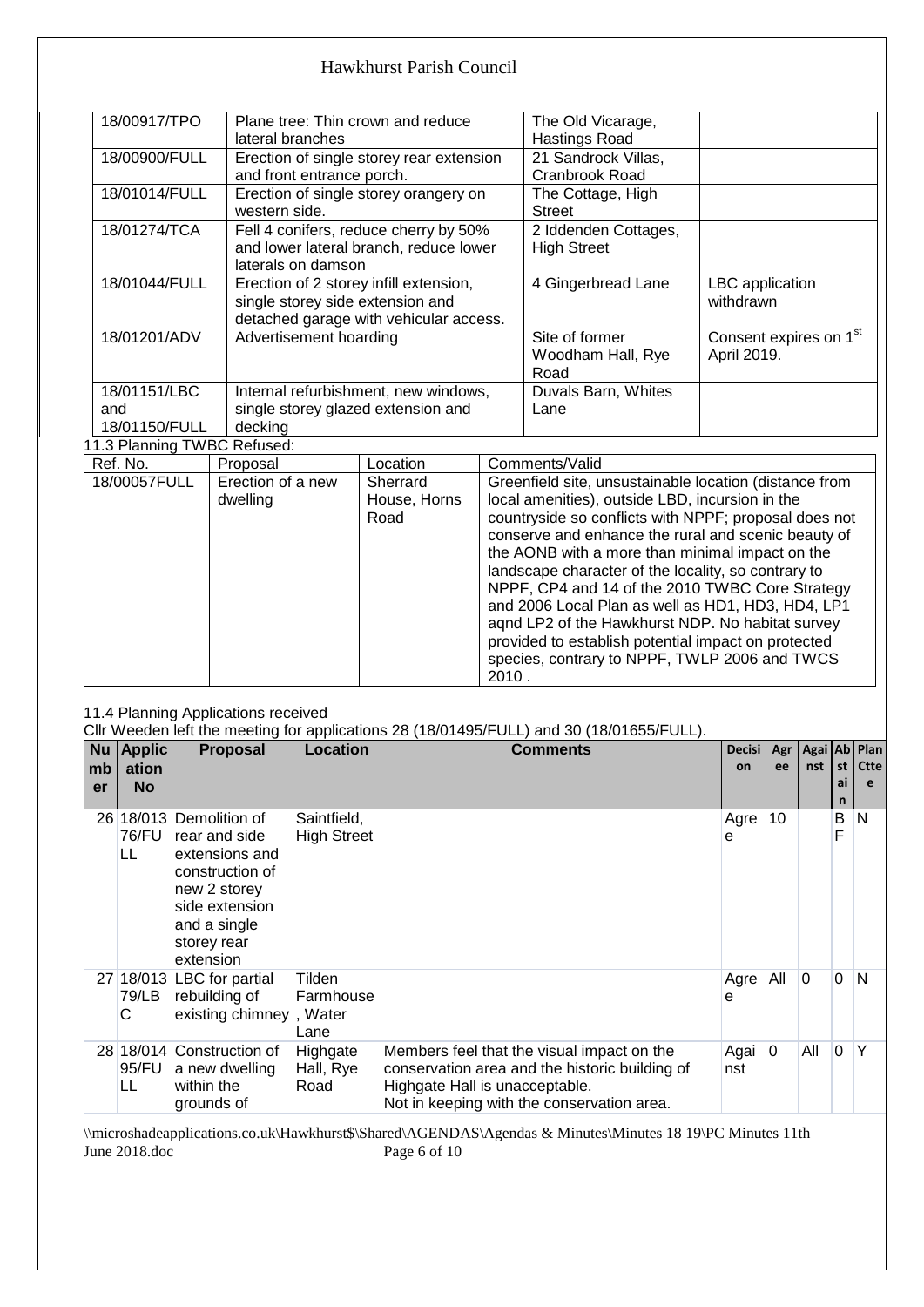|  |             | <b>Highgate Hall</b>                                                                                                                                                                                                                                                           |                                                | Within the planning statement it was suggested<br>that "a contemporary design for the new house<br>could have the advantage of appearing<br>appropriate in it's setting without attempting to<br>emulate the characteristics of the neighbouring<br>buildings". The design does not appear to have<br>achieved this. It is not appropriate to the setting<br>and is not sensitive to the local context. It does<br>not comply with the NDP, which states that<br>modern styles need to be treated with caution. A<br>clear demonstration of the merits of the<br>proposed designs will be required.<br>This will be on the site of a previous single-<br>storey office building, which was given planning<br>permission in 2005 as it was unobtrusive in scale<br>and location. The scale of this proposal is bigger,<br>being two storey. It is clearly visible from the Rye<br>Road.<br>Highgate hall is considered a non-designated<br>heritage asset (Para 135 NPPF). When<br>considering the previous application for the<br>conversion to flats, the conservation officer felt<br>that the changes to the hall itself would on<br>balance improve the appearance of this historic<br>building and when planning permission was<br>granted a condition was imposed that the<br>materials used should be approved in the<br>interests of visual amenity. This new proposal is<br>visually intrusive.<br>It is very close to neighbouring properties in<br>Norris Close. |            |    |          |  |
|--|-------------|--------------------------------------------------------------------------------------------------------------------------------------------------------------------------------------------------------------------------------------------------------------------------------|------------------------------------------------|-----------------------------------------------------------------------------------------------------------------------------------------------------------------------------------------------------------------------------------------------------------------------------------------------------------------------------------------------------------------------------------------------------------------------------------------------------------------------------------------------------------------------------------------------------------------------------------------------------------------------------------------------------------------------------------------------------------------------------------------------------------------------------------------------------------------------------------------------------------------------------------------------------------------------------------------------------------------------------------------------------------------------------------------------------------------------------------------------------------------------------------------------------------------------------------------------------------------------------------------------------------------------------------------------------------------------------------------------------------------------------------------------------------------------------------------------------------------------------|------------|----|----------|--|
|  | 20/FU<br>LL | 29 18/015 Construction of<br>commercial<br>building for B1<br>light industrial,<br>B2 general<br>industrial and B8<br>storage and<br>distribution with<br>access, parking<br>and drainage on<br>land to<br>immediate south<br>of Hawkhurst<br><b>Station Business</b><br>Park. | Kent<br>Woodware<br>Site,<br>Cranbrook<br>Road | Members support the principle of extending<br>employment in the village but at this site, subject $ e $<br>to the following observations and conditions:<br>Identified as an Economic Development Area in<br>the Local Plan and an Employment Hub in NDP,<br>which states that the development of an<br>employment hub at Gills Green, building on the<br>strength and success of existing businesses in<br>that part of the parish, will be encouraged.<br>Para 28 of the NPPF states that planning<br>policies should support economic growth in rural<br>areasby taking a positive approach to<br>sustainable development.<br>Assessments of sustainability include an<br>economic dimension. This would provide<br>economic advantages. The development is<br>planned to allow the expansion of a local<br>company, which already has a unit on the site<br>and needs to expand its operations. There are<br>no other available units on the site.<br>We have concerns over the drainage and feel<br>that this needs more consideration. Note: KCC<br>Flood and Water Management have now<br>responded to say that they are unable to<br>determine the application without further                                                                                                                                                                                                                                                                                      | Agre $ 9 $ | JH | B N<br>W |  |

\\microshadeapplications.co.uk\Hawkhurst\$\Shared\AGENDAS\Agendas & Minutes\Minutes 18 19\PC Minutes 11th June 2018.doc Page 7 of 10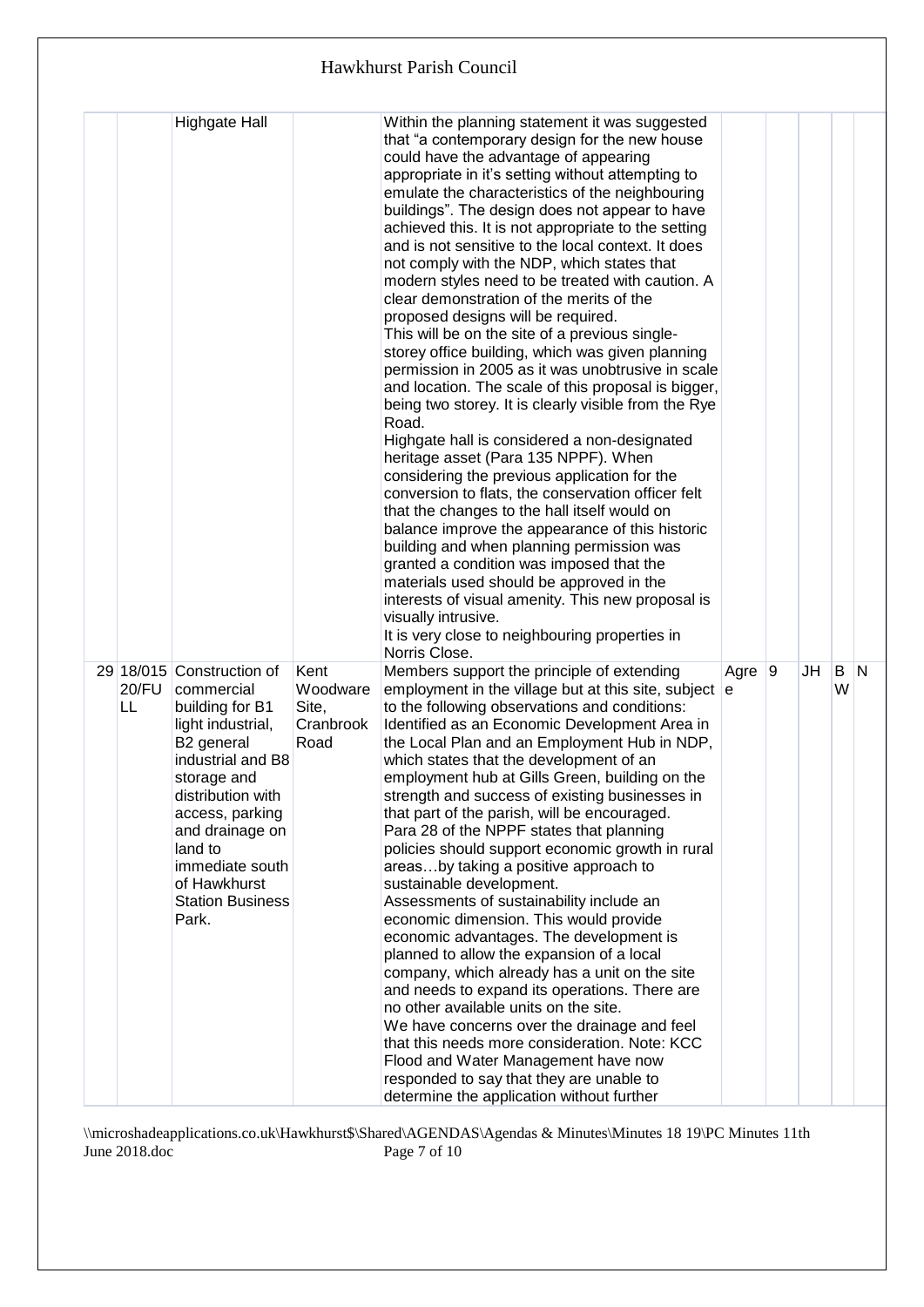|  | information.<br>The land is classed as agricultural grade 3 land,<br>development of which is not supported by the<br>NDP. However, the site was historically used as<br>a storage area for the timber works. It is<br>currently "semi-improved grassland, boundary<br>hedgerows and an aggregate car par and<br>access track" - Planning, design and access<br>statement.<br>We are also concerned that the plan to build the<br>lagoon may lead to further industrial<br>development in this area. This is suggested by<br>the two roads, which appear to be leading into<br>the undeveloped area. Therefore, we would<br>wish to make the condition that the development<br>stops where the new roads currently end (as<br>shown on the plans). We note that a submission<br>has been made to TWBC's call for sites for the<br>new Local Plan for the allocation of approx. 2<br>hectares of further land as an extension of the<br><b>Business Park.</b><br>Traffic modelling suggests there will be limited<br>additional impact on the Hawkhurst crossroads<br>at peak times - peak hours for the business park<br>are different to those on the roads more<br>generally. We noted this, but felt this may be an<br>overly positive view. Supported as long as the<br>development stops where the new roads end.<br>It is noted that neighbours have objected (2 at<br>the time of our meeting; 6 now). Objections<br>relate mainly to the use of as the site as a<br>business park and the associated noise, light<br>and air pollution, drainage issues, as well as<br>overlooking, loss of privacy, traffic, AONB and<br>extension of EDA. Overall, it was felt that as<br>valid as these concerns were, objecting to this<br>application would not resolve the concerns as<br>they relate to the site as a whole. Note: points<br>raised in later objections have identified more<br>specific issues such as loss of privacy and the<br>extension of the EDA. Members feel the noise<br>must be monitored and suggest the<br>consideration of acoustic fencing due to the<br>proximity to some residents. We would suggest<br>restrictions on delivery times and refrigeration<br>lorry movements, including a requirement to turn<br>off refrigeration lorries whilst waiting. The<br>conditions placed on Waitrose in Hawkhurst<br>16/06569/FULL are suggested as a sensitive |  |  |
|--|------------------------------------------------------------------------------------------------------------------------------------------------------------------------------------------------------------------------------------------------------------------------------------------------------------------------------------------------------------------------------------------------------------------------------------------------------------------------------------------------------------------------------------------------------------------------------------------------------------------------------------------------------------------------------------------------------------------------------------------------------------------------------------------------------------------------------------------------------------------------------------------------------------------------------------------------------------------------------------------------------------------------------------------------------------------------------------------------------------------------------------------------------------------------------------------------------------------------------------------------------------------------------------------------------------------------------------------------------------------------------------------------------------------------------------------------------------------------------------------------------------------------------------------------------------------------------------------------------------------------------------------------------------------------------------------------------------------------------------------------------------------------------------------------------------------------------------------------------------------------------------------------------------------------------------------------------------------------------------------------------------------------------------------------------------------------------------------------------------------------------------------------------------------------------------------------------------------------------------------------------------------------------------------------------------------------------------------------------------------------------------------|--|--|
|  |                                                                                                                                                                                                                                                                                                                                                                                                                                                                                                                                                                                                                                                                                                                                                                                                                                                                                                                                                                                                                                                                                                                                                                                                                                                                                                                                                                                                                                                                                                                                                                                                                                                                                                                                                                                                                                                                                                                                                                                                                                                                                                                                                                                                                                                                                                                                                                                          |  |  |
|  | model to close-living neighbours.<br>We note and support David Scully's comments<br>and request for a biodiversity management plan.<br>Members were disappointed that the map                                                                                                                                                                                                                                                                                                                                                                                                                                                                                                                                                                                                                                                                                                                                                                                                                                                                                                                                                                                                                                                                                                                                                                                                                                                                                                                                                                                                                                                                                                                                                                                                                                                                                                                                                                                                                                                                                                                                                                                                                                                                                                                                                                                                            |  |  |
|  | supplied was out of date and did not show the<br>proximity of the Station Garage development to<br>the proposed development site.                                                                                                                                                                                                                                                                                                                                                                                                                                                                                                                                                                                                                                                                                                                                                                                                                                                                                                                                                                                                                                                                                                                                                                                                                                                                                                                                                                                                                                                                                                                                                                                                                                                                                                                                                                                                                                                                                                                                                                                                                                                                                                                                                                                                                                                        |  |  |

\\microshadeapplications.co.uk\Hawkhurst\$\Shared\AGENDAS\Agendas & Minutes\Minutes 18 19\PC Minutes 11th June 2018.doc Page 8 of 10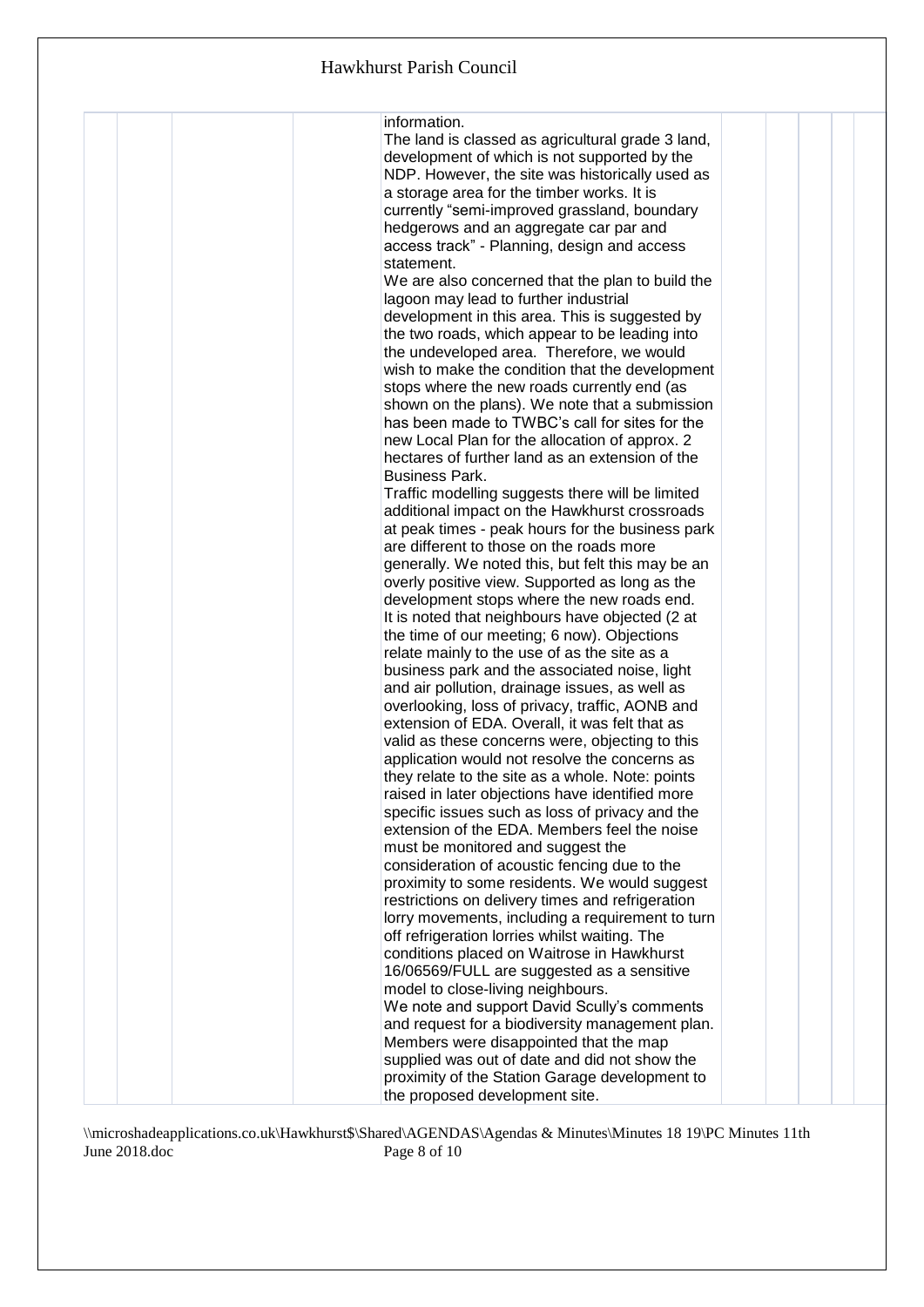| 55/FU<br>LL. | 30 18/016 Demolition of<br>existing cattle<br>barn and poly<br>tunnel and<br>erection of 1<br>dwelling<br>including<br>landscape and<br>ecology<br>schemes. | <b>Potters</b><br>Farm,<br><b>Potters</b><br>Lane | Cattle Barn, Members comments were as follows: We<br>recognised the constraints - AONB, outside LDB $ e $<br>and agricultural land. However, we felt that this<br>was a well-thought-out and interesting design,<br>which enhanced the local environment and was<br>a good model for other rural development. We<br>appreciated the fact that it was not ostentatious<br>and was attempting to improve the landscape as<br>part of the design, for instance, through the<br>removal of overhead power lines.<br>NDP - HD1a - preference for small-scale<br>developments with priority given to previously<br>developed land - replacing cattle barn and poly<br>tunnel with building that will enhance<br>environment.<br>It's not within LDB, but isn't greenfield.<br>NPPF Para 55 - we feel the proposal exhibits<br>innovative design, which could be a model for<br>development in rural areas of Hawkhurst (given<br>that additional housing is required).<br>NDP - HD3 - should encourage the efficient use<br>of water and energy and locally sourced and<br>recycled materials - it's a low carbon scheme<br>(solar, biomass, rain & grey water recycling etc).<br>Designed to have limited impact on environment<br>- low (built into ground) with curved living roof<br>designed to fit in with the AONB. Wood burner.<br>Includes local materials - hand split Wealden<br>stone. Detailed landscape plan involving planting<br>of native hedgerows, trees and wildflower<br>meadows.<br>NDP - HD4 - Careful innovation in design or<br>thoughtful modern or contemporary architecture<br>is not precluded by this policy and such designs<br>are encouraged - we felt this was a thoughtful<br>design that respected the natural environment<br>and local context. Car parking is discrete -<br>located behind the house.<br>NDP - LP1 - Proposals should not have an<br>unacceptable visual impact - curved roof,<br>removal of overhead powerlines, property<br>positioned at the back of the plot, planting of<br>native hedgerows, planting of wildflower<br>meadows<br>NPPF Para 115 - conserve landscape and<br>scenic beauty in AONB - we feel this proposal<br>conserves and enhances the rural landscape.<br>NPPF sustainable development<br>Environmental - protect & enhance natural<br>environment, low carbon. | Agre All | $\overline{0}$ | 0 | Y |
|--------------|-------------------------------------------------------------------------------------------------------------------------------------------------------------|---------------------------------------------------|-----------------------------------------------------------------------------------------------------------------------------------------------------------------------------------------------------------------------------------------------------------------------------------------------------------------------------------------------------------------------------------------------------------------------------------------------------------------------------------------------------------------------------------------------------------------------------------------------------------------------------------------------------------------------------------------------------------------------------------------------------------------------------------------------------------------------------------------------------------------------------------------------------------------------------------------------------------------------------------------------------------------------------------------------------------------------------------------------------------------------------------------------------------------------------------------------------------------------------------------------------------------------------------------------------------------------------------------------------------------------------------------------------------------------------------------------------------------------------------------------------------------------------------------------------------------------------------------------------------------------------------------------------------------------------------------------------------------------------------------------------------------------------------------------------------------------------------------------------------------------------------------------------------------------------------------------------------------------------------------------------------------------------------------------------------------------------------------------------------------------------------------------------------------------------------------------------------------------------------------------------------------------------------------------------------------------------------------|----------|----------------|---|---|
|              |                                                                                                                                                             |                                                   | It is 750m from Gills Green, which has some<br>local services, which is walkable although there's<br>no footpath and would question the practicality<br>(and safety) of cycling. In practice, residents<br>would most likely drive. However, we felt this<br>was offset by the innovative low carbon design.<br>Social - It is near a small cluster of other houses.                                                                                                                                                                                                                                                                                                                                                                                                                                                                                                                                                                                                                                                                                                                                                                                                                                                                                                                                                                                                                                                                                                                                                                                                                                                                                                                                                                                                                                                                                                                                                                                                                                                                                                                                                                                                                                                                                                                                                                    |          |                |   |   |

\\microshadeapplications.co.uk\Hawkhurst\$\Shared\AGENDAS\Agendas & Minutes\Minutes 18 19\PC Minutes 11th June 2018.doc Page 9 of 10